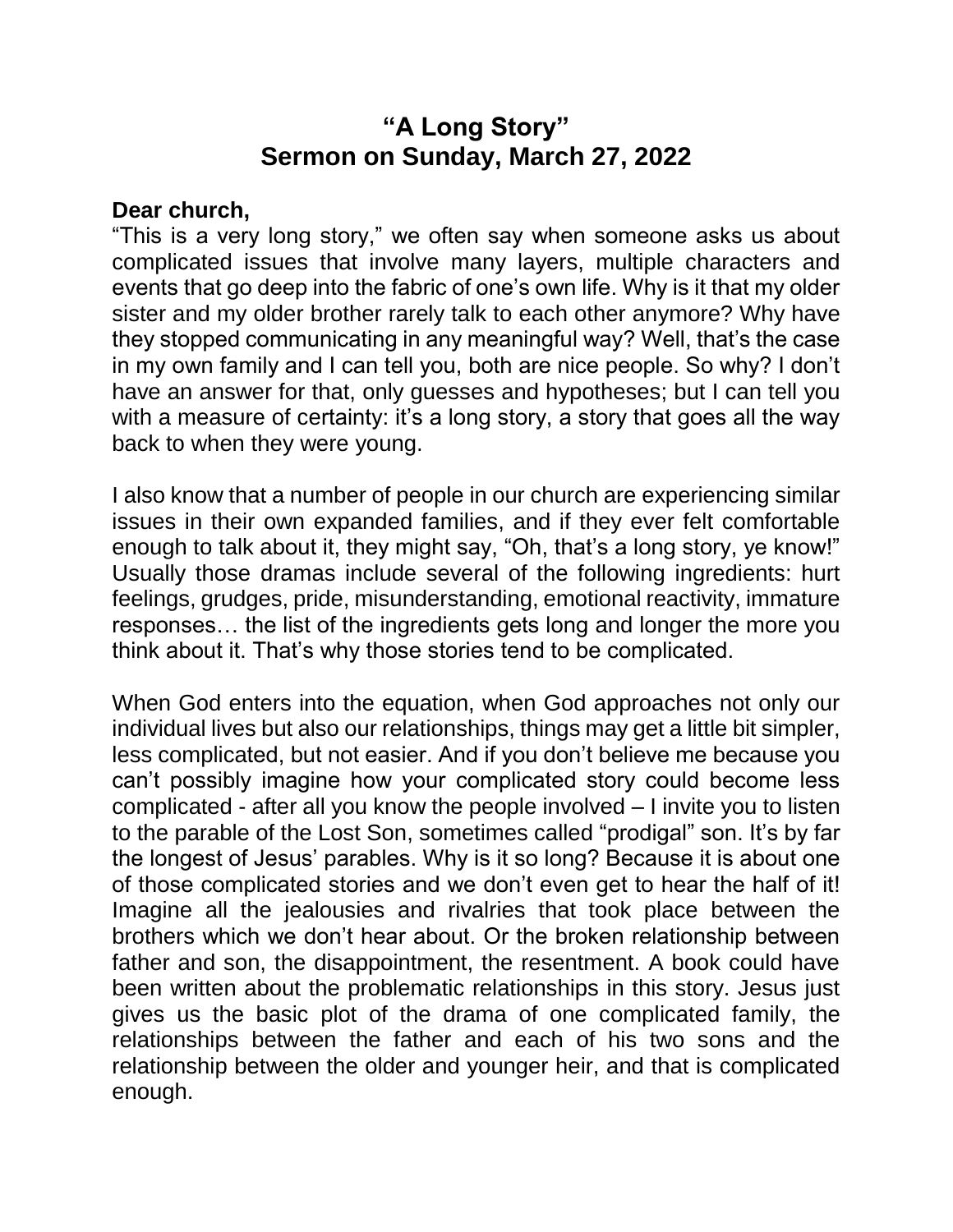The boys are two very different characters. One is a risk taker, the other one plays it safe. One pushes the boundaries, the other one respects them. When the younger brother, the daredevil, goes all in and plays roulette with his inheritance, things come to a head. In most cases it would lead to a deep wound in the heart of the family. It would result in emotional outbursts, awkward silences and cancelled relationships. Most of us have seen that script play out somewhere in our network of family and friends. And most of us have felt quite helpless as observers. This stuff is so complicated and so delicate. What can you do?

When I broached the sore subject with my brother and sister-in-law last summer, there was a long, awkward silence, a silence that told me to be careful and not push it too far. The next day, my sister-in-law tried to explain the silence while also defending their position, which is what people often do. And you listen and try to understand without being able to solve anything of course. Why are people and relationships so complicated?

I promised you some easement from the gospel we heard today. The key person and the hero in this famous parable is the father who lets his son go when he wants to go, who doesn't try to find him son when he disappears, but who also never gives up on him. And when his son returns as a broken man, stigmatized by all the wrong choices he made, he welcomes him with open arms. If he had misgivings, which is quite likely, he doesn't show it. If he harbored anger and disappointment over the son's wasteful life style, he doesn't show it. He simply welcomes him with open arms as if he had returned from the dead, no strings attached. The most difficult things in life are the simple ones – simple love, simple acceptance, simple forgiveness. Not getting into all the complicated layers, not trying to untangle the knot of mistakes, not trying to be right, but love, acceptance, that's by far the easiest and most difficult path toward healing. It's what this father is able to do, thanks be to God.

The father has often been identified as God and the parable as a teaching story about God's grace and forgiveness. It's a good interpretation. But almost all of Jesus' parables are about the kingdom of God among us, and they encourage us to imitate the core teachings of that parable in the